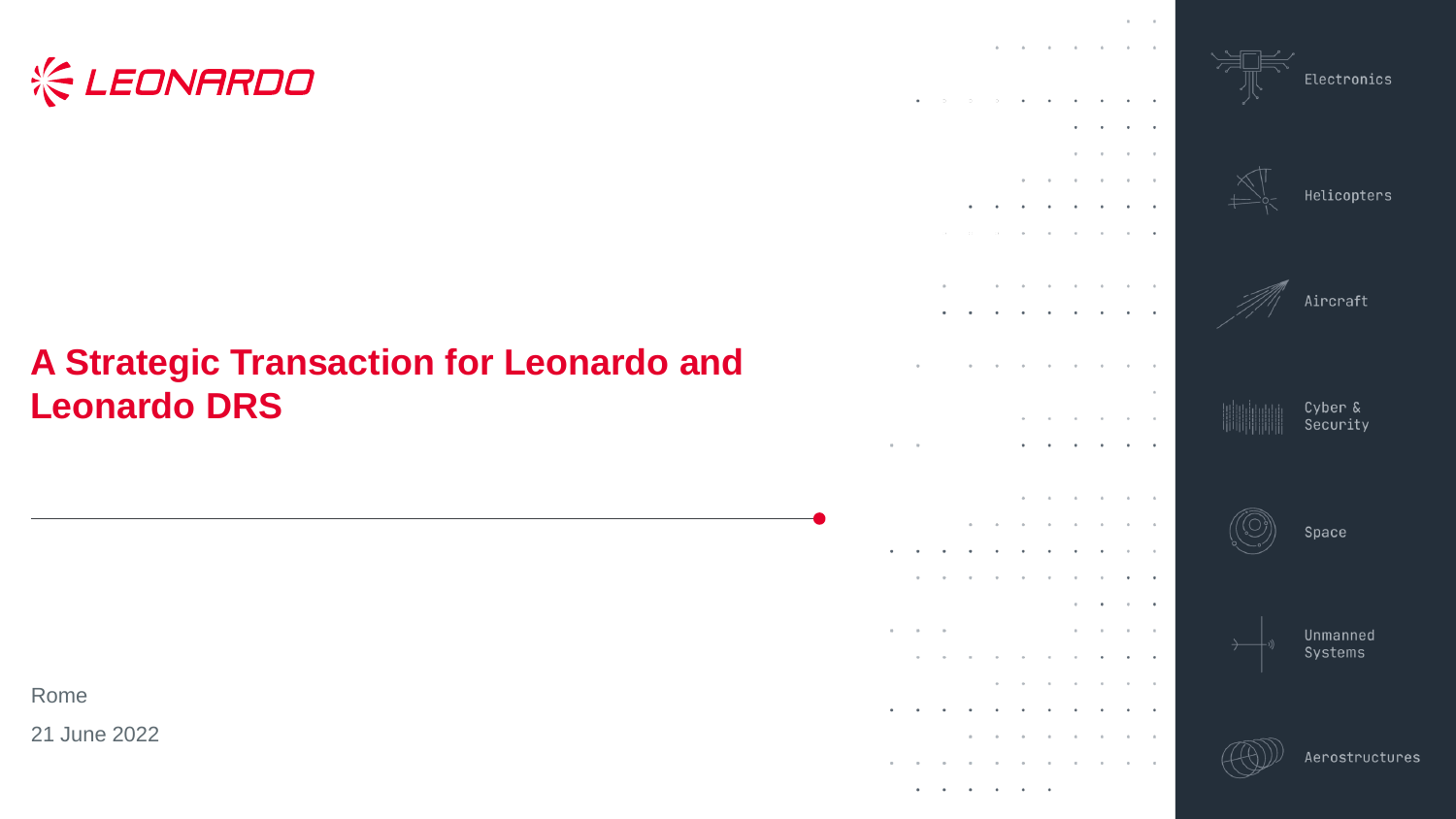#### **Agenda**

- 
- 
- 
- Q&A

#### • **Situation update** *Alessandro Profumo, Chief Executive Officer of Leonardo*

• Transaction highlights *William J. Lynn III, Chief Executive Officer of Leonardo DRS*

• Value creation proposition *Alessandro Profumo, Chief Executive Officer of Leonardo*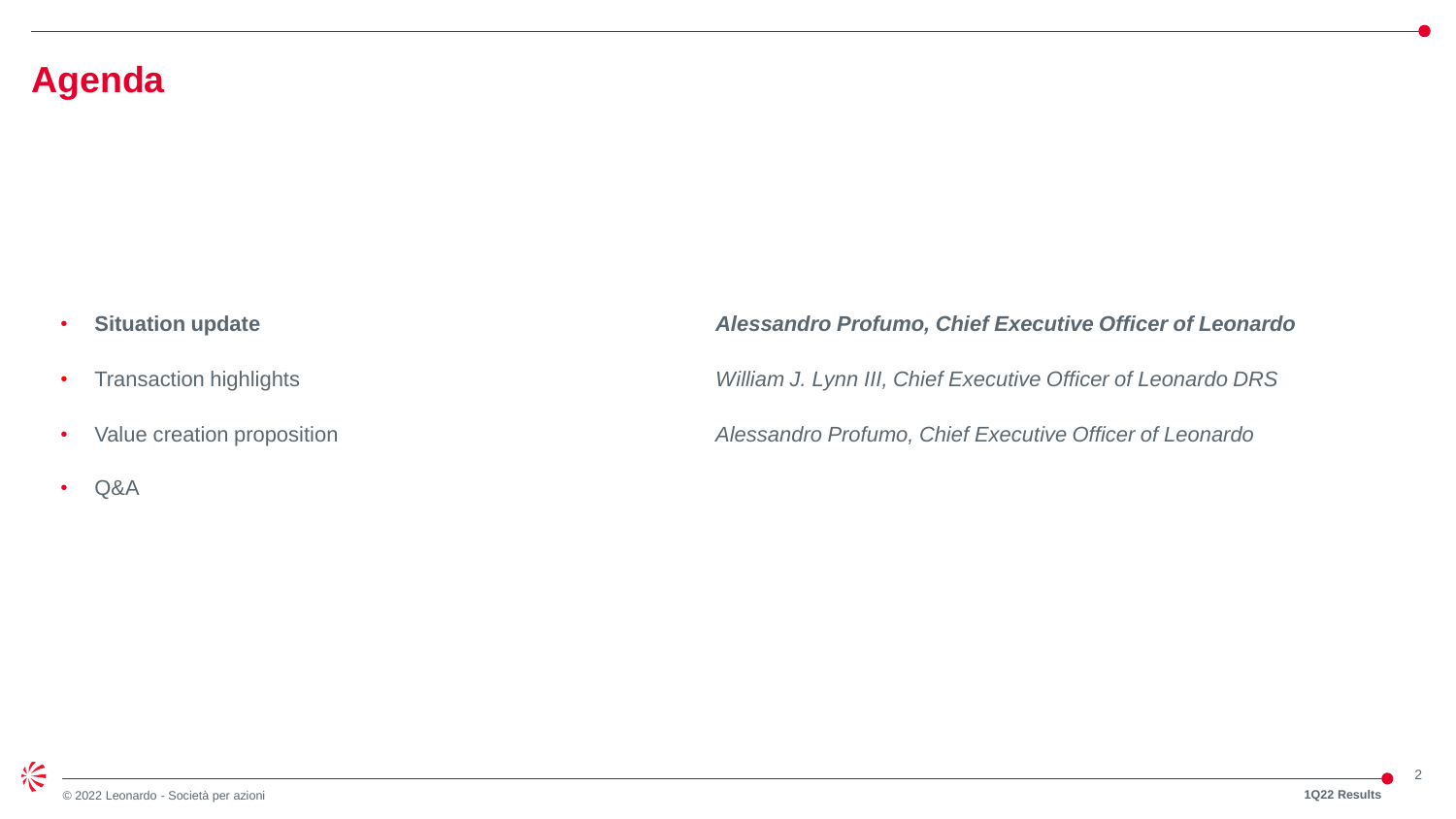#### **Building capabilities for today's and tomorrow's defense market**

- Important strategic move to strengthen our position in a very attractive market
- Leonardo DRS + RADA very well placed to be a leader in rapidly growing Force Protection market
- Creating opportunities in the US and internationally, leveraging Leonardo's global presence
- Reshaping of Leonardo DRS portfolio as promised, focusing on its core strategic businesses
	- increasing exposure to high growth and high margin market segments
	- adding Israel as a new domestic market
- All-stock merger transaction to catch the opportunity of listing DRS in the current context of highly volatile markets and delivering on promises

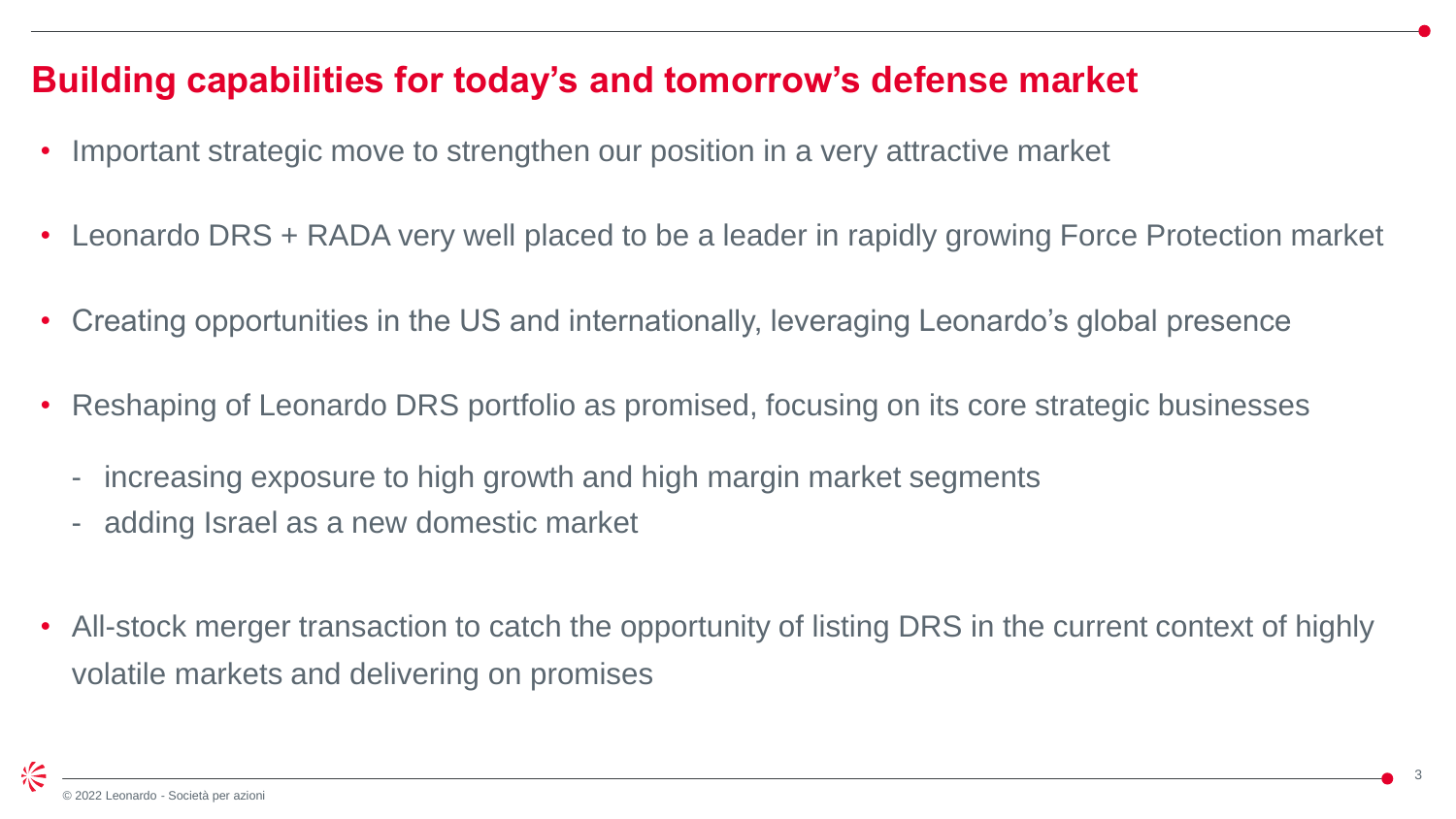### **Leonardo DRS continued growth, refocused on its core business**

**A leading provider of advanced defense electronics products and technologies strongly positioned across rapidly growing segments in the US defence markets**



**Leonardo DRS<sup>1</sup>**

**2021 Revenue € 2.6 bn 2018-2021 Revenues: +8% 2018-2021 EBITDA: +19%**

<sup>1</sup> Financial information represents Leonardo DRS excluding previously announced divestitures. Please refer to the appendix for reconciliations to GAAP metrics.

#### **Growth path**

- **Strong product portfolio and backlog (funded and unfunded)**
- **Top line growth confirmed, well positioned towards US DoD key priorities**
- **Delivering on targets: confirmed significant margin expansion driven by programmes moving**

**from development to production**

#### **Business refocus**

• **Definitive agreements to sell Global Enterprise Solutions business to SES for \$450mln, gross of** 

**taxes, and transfer of full ownership of Advanced Acoustic Systems to JV partner Thales** 

**Reshaping of Leonardo DRS portfolio as promised, focusing on its core strategic businesses and** 

**increasing exposure to high growth and high margin market segments**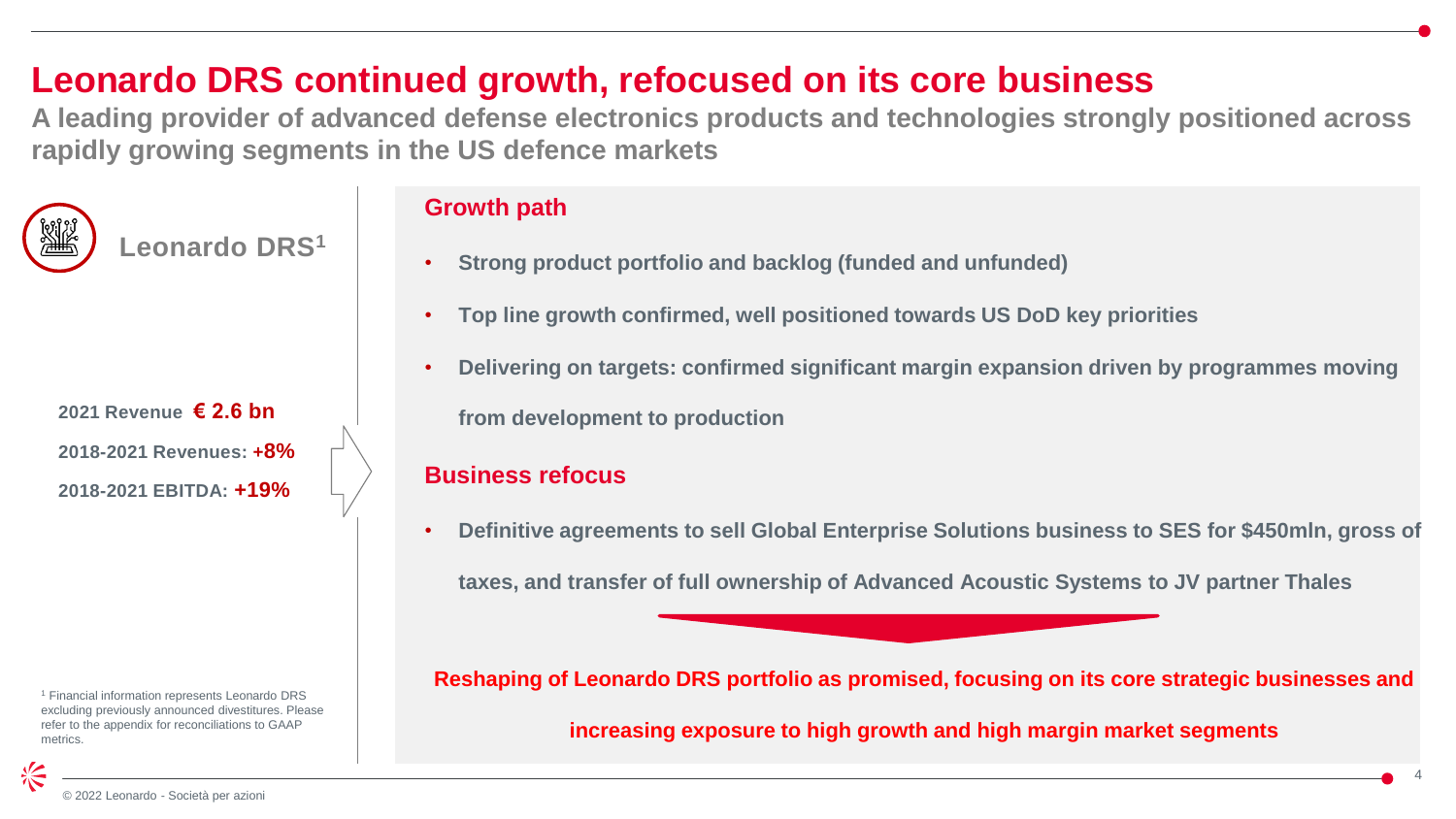## **Leonardo DRS merger with RADA: excellent strategic fit, very well placed within Leonardo Group**

**KEDNARDO DRS TRADA RADA in the wider LDO Group**  Complementary tactical radar sensors Value • Increased addressable market and strong fit/diversity of programs portfolio proposition Enhancement of market positioning in the tactical operational environment, • Complementary technologies in force protection market **Business** enabling an integrated approach strengthening Stronger position in US market and international expansion RADA products will allow Leonardo to **Technological** opportunities, leveraging Leonardo's global presence bring innovative integrated solutions to exploitation market Adding Israel, a technology leader and Broader domestic Strong balance sheet providing flexibility advanced Defence customer, as a new footprint domestic market Support RADA organic expansion Exploit EU/international **Exciting Value creation opportunity** accessing EU / export markets and marketnew programmes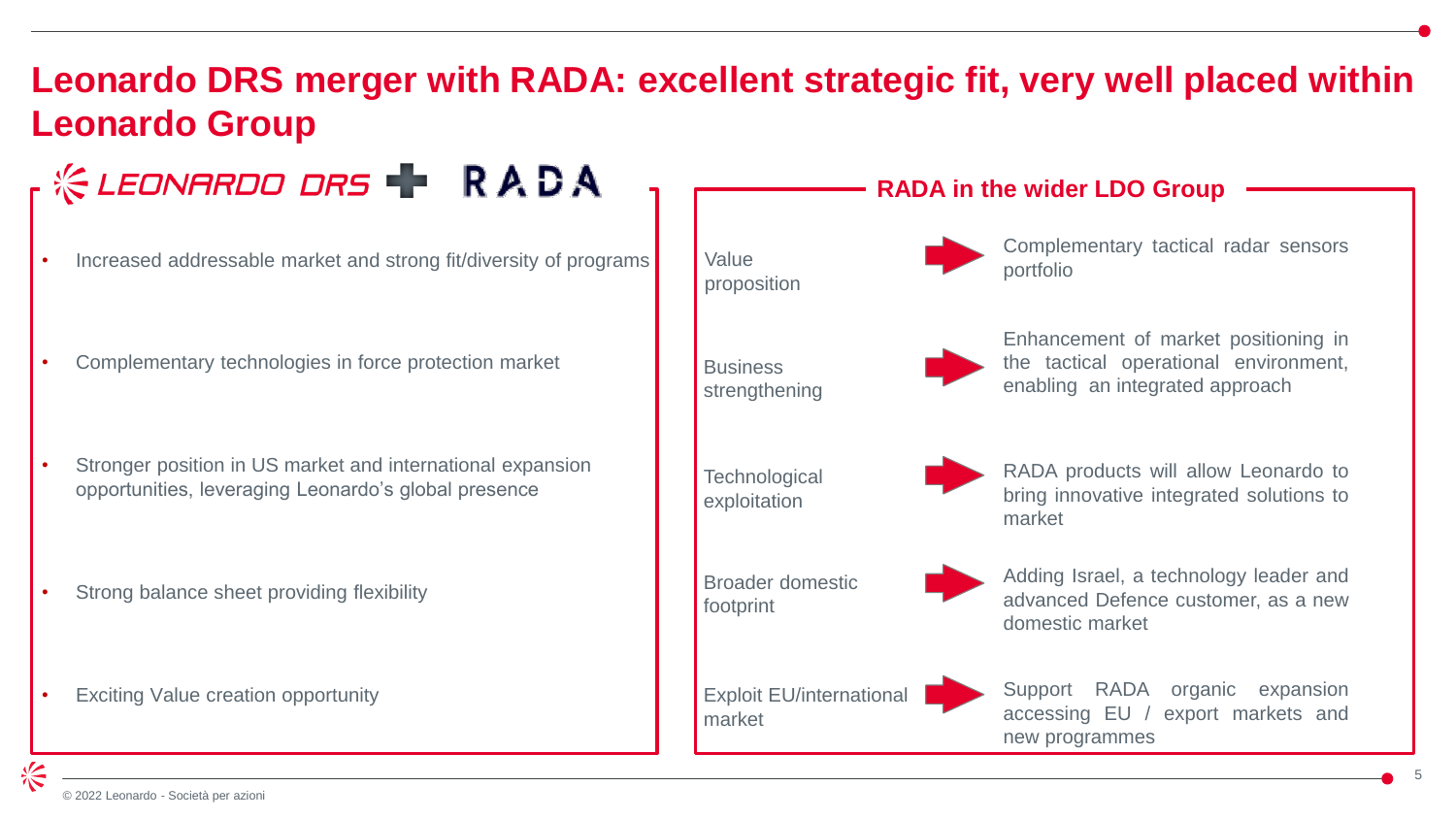#### **Agenda**

- 
- 
- 
- Q&A

• Situation update *Alessandro Profumo, Chief Executive Officer of Leonardo*

• **Transaction highlights** *William J. Lynn III, Chief Executive Officer of Leonardo DRS*

• Value creation proposition *Alessandro Profumo, Chief Executive Officer of Leonardo*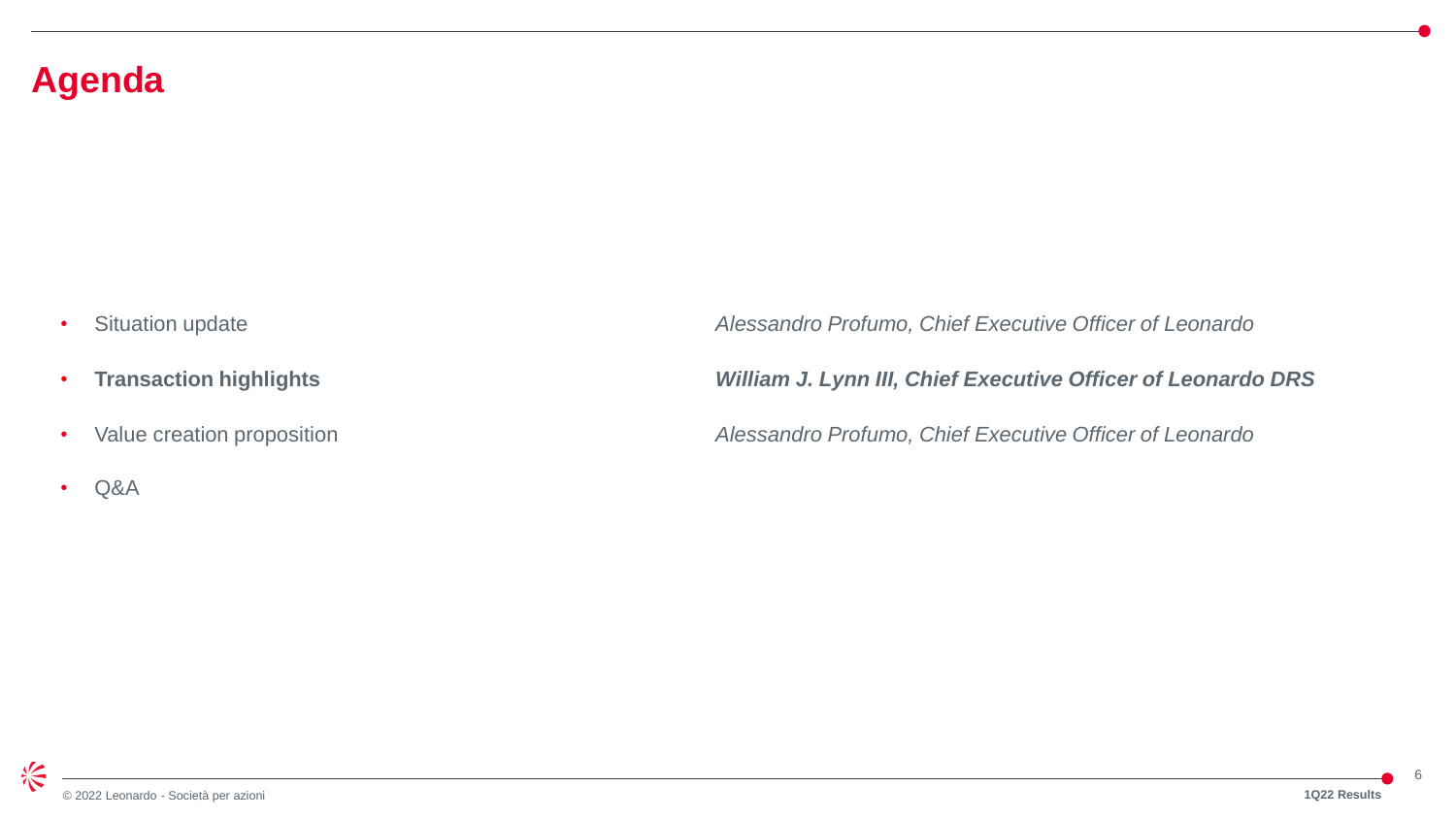#### **Combination with RADA is the logical next step for Leonardo DRS**

- Transaction expected to elevate Leonardo DRS into a market leader in advanced sensing and force protection aligned with some of the fastest growing segments of the US DoD budget and current global military requirements and needs, ensuring robust growth outlook
- RADA's unique advanced tactical radar technologies improve DRS's position as an air defense, counter UAS and vehicle protection integrator and accelerate its transformation into a leading provider of integrated systems
- Together, the combined company will be well positioned to pursue global opportunities through Leonardo's global presence with focus on European and US allied countries



Note: Remaining 16% of revenue related to pilot training systems, flight recorders, logistics equipment (cargo handlers / loaders, fuel systems, etc.) and commercial markets; 1 Financial information represents a combined v previously announced divestitures. Please refer to the appendix for reconciliations to GAAP metrics. <sup>2</sup> Combined revenue has been adjusted for intercompany eliminations. <sup>3</sup> Combined Adjusted EBITDA represents the sum of DRS. 4 Per third-party research and DRS management estimates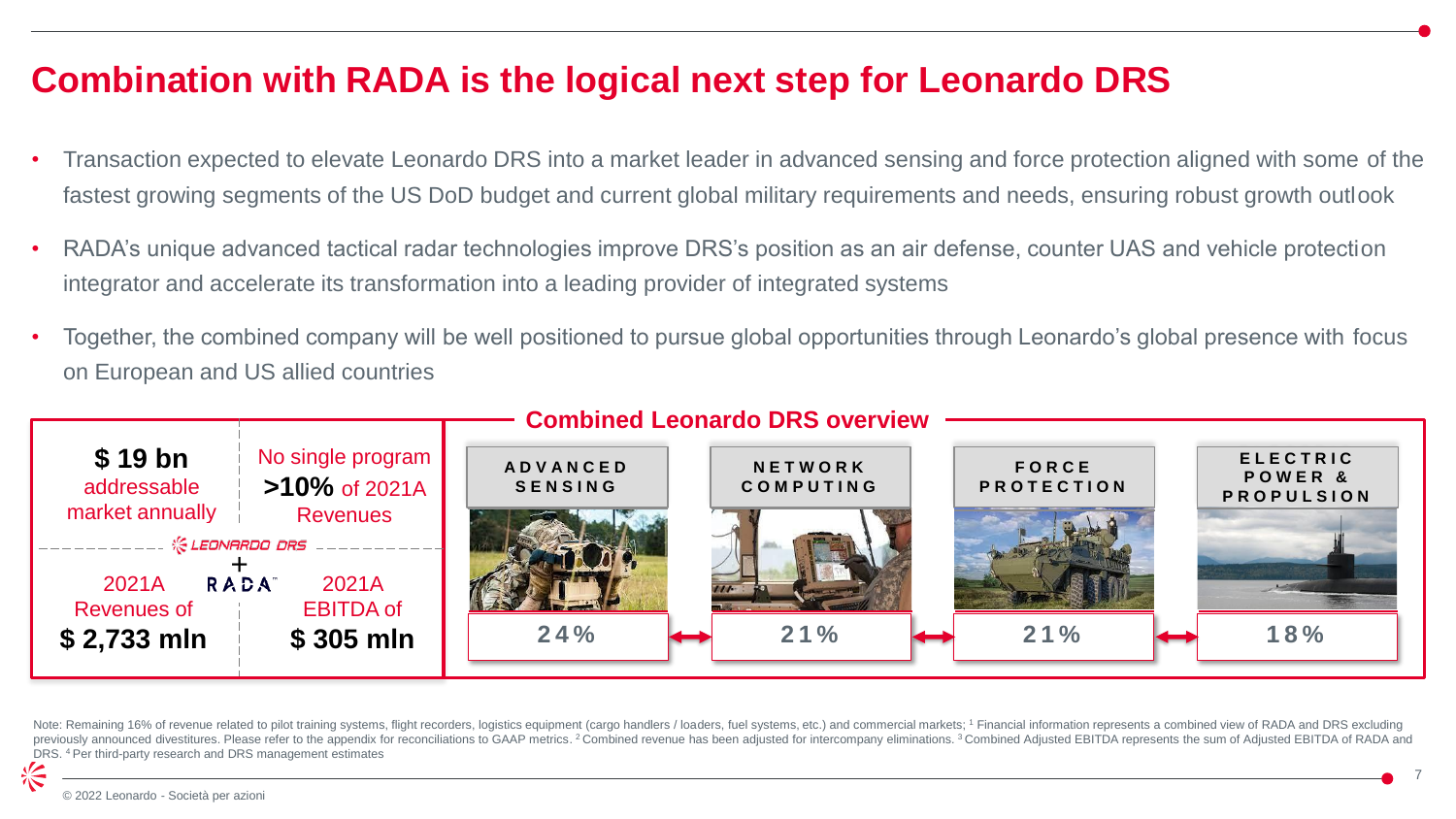### **Combined global footprint creates opportunities in reshaped robust defence market**

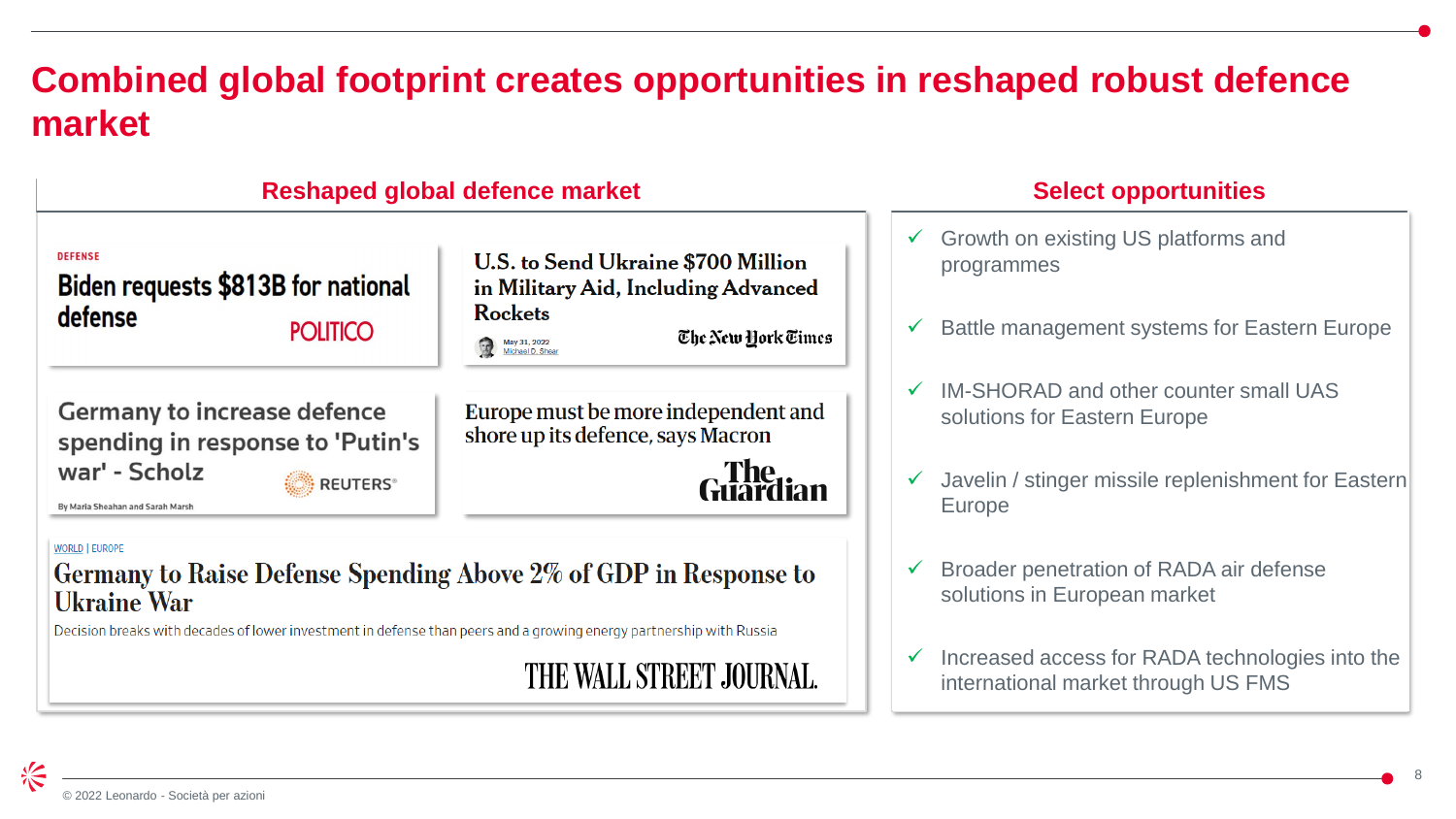### **Future market opportunities enabled by DRS**

# REVENUE OPPORTUNITY



- RADA's base business of software defined, solid state radars provides strong long-term growth and supports the transaction valuation
- The merger of RADA & DRS provides significant upside beyond the base case by combining the advanced sensing capabilities of DRS with the tactical radars provided by RADA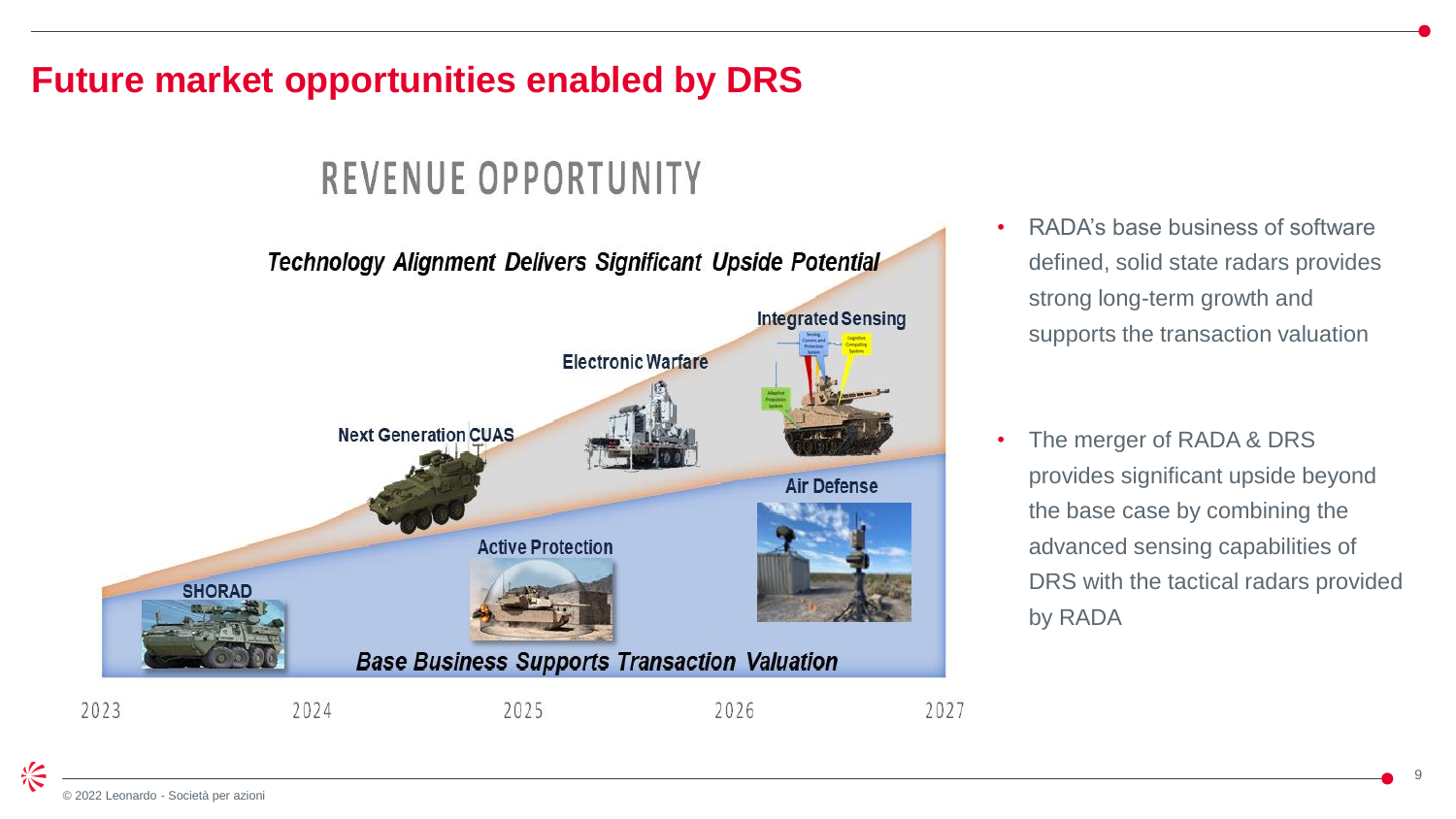#### **Agenda**

- 
- 
- 
- Q&A

• Situation update *Alessandro Profumo, Chief Executive Officer of Leonardo*

• Transaction highlights *William J. Lynn III, Chief Executive Officer of Leonardo DRS*

• **Value creation proposition** *Alessandro Profumo, Chief Executive Officer of Leonardo*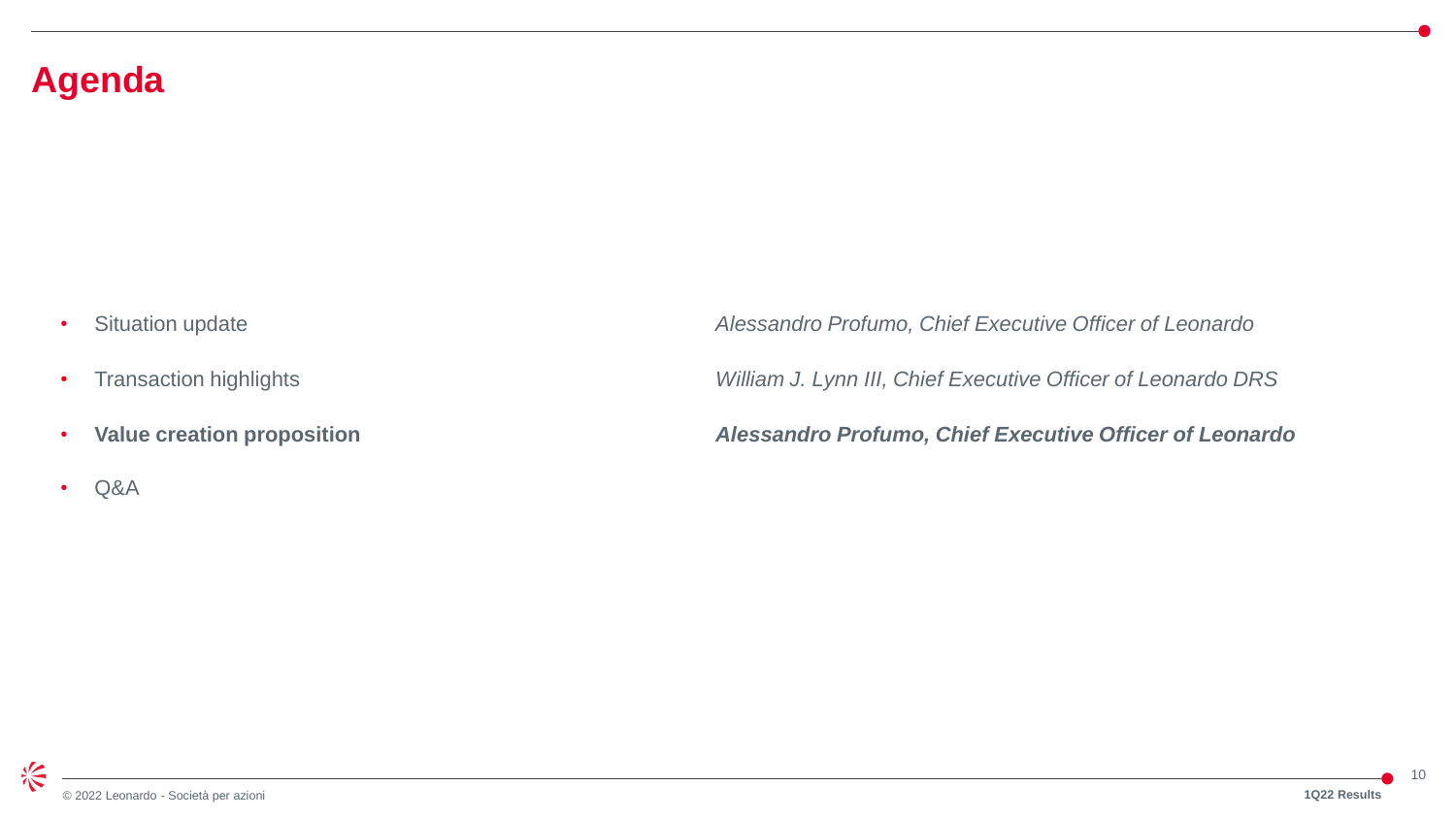#### **Transaction allows capture new opportunities and a strong value creation potential**

- An all-stock merger which will result in a publicly listed company post close ("DRS" NASDAQ & TASE)
- Leonardo to own 80.5% of the strategically improved combined company post-close

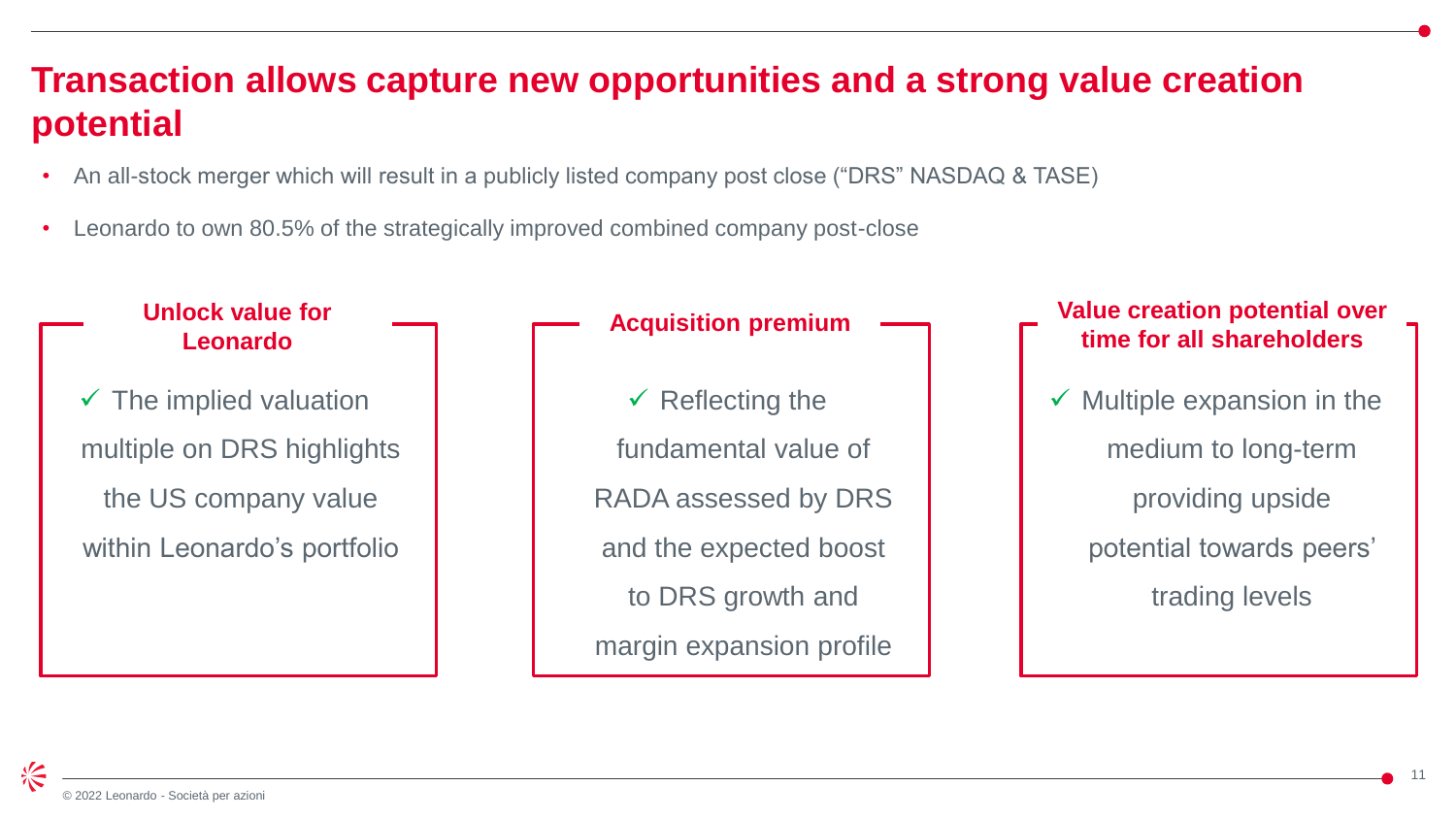### **Value creation opportunity over time for all shareholders**

**Strategically relevant for Leonardo and at a better valuation vs. 2021 IPO attempt**

- Strategically positions DRS in a highly attractive segment of today and tomorrow's defence market
- Allowing the opportunity to list DRS in the current context of highly volatile markets, thus delivering on promises
- Additional value creation expected for Leonardo shareholders from future multiple re-rating prospects



Note: Peer data sourced from public filings, FactSet. Peers include General Dynamics, L3Harris, Lockheed Martin, Northrop Grumman, Raytheon Technologies, Elbit Systems, Curtiss-Wright, Mercury Systems, Chemring; 1 Based on share count of ~51.5 (pre-transaction) and 80.5% PF ownership for DRS; <sup>2</sup> Financial information represents a combined view of RADA and DRS excluding previously announced divestitures. Please refer to the appendix for reco

长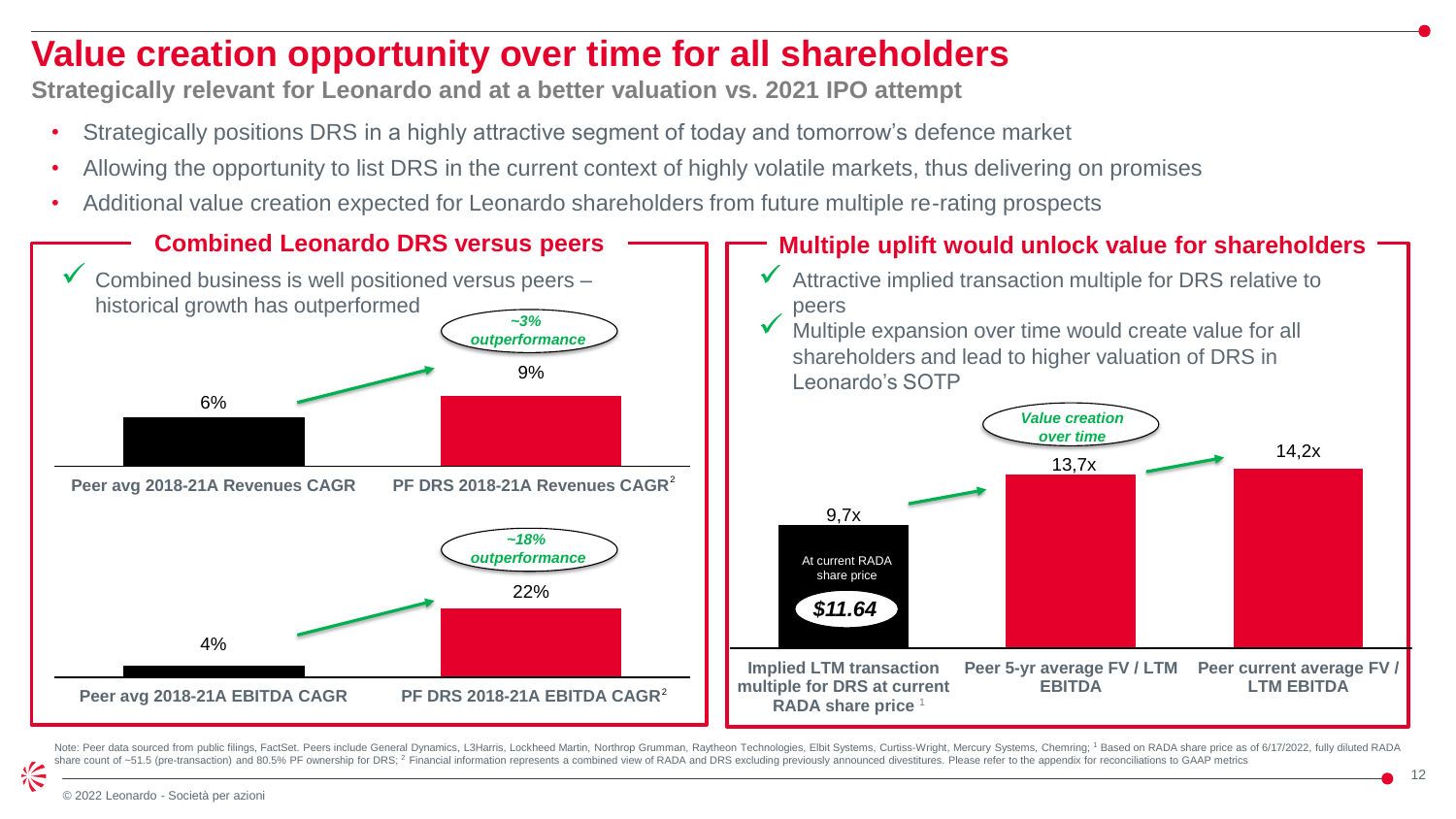#### **Key takeaway messages**

- **We are fully convinced about the strong strategic and financial value of this transaction for Leonardo**
	- We have delivered the plan as promised on a DRS stand-alone basis
	- We have refocused DRS on its core business
	- We have reinforced it through this transaction
	- Finding a way to list it in highly volatile market conditions

**So we have fully delivered on our promises**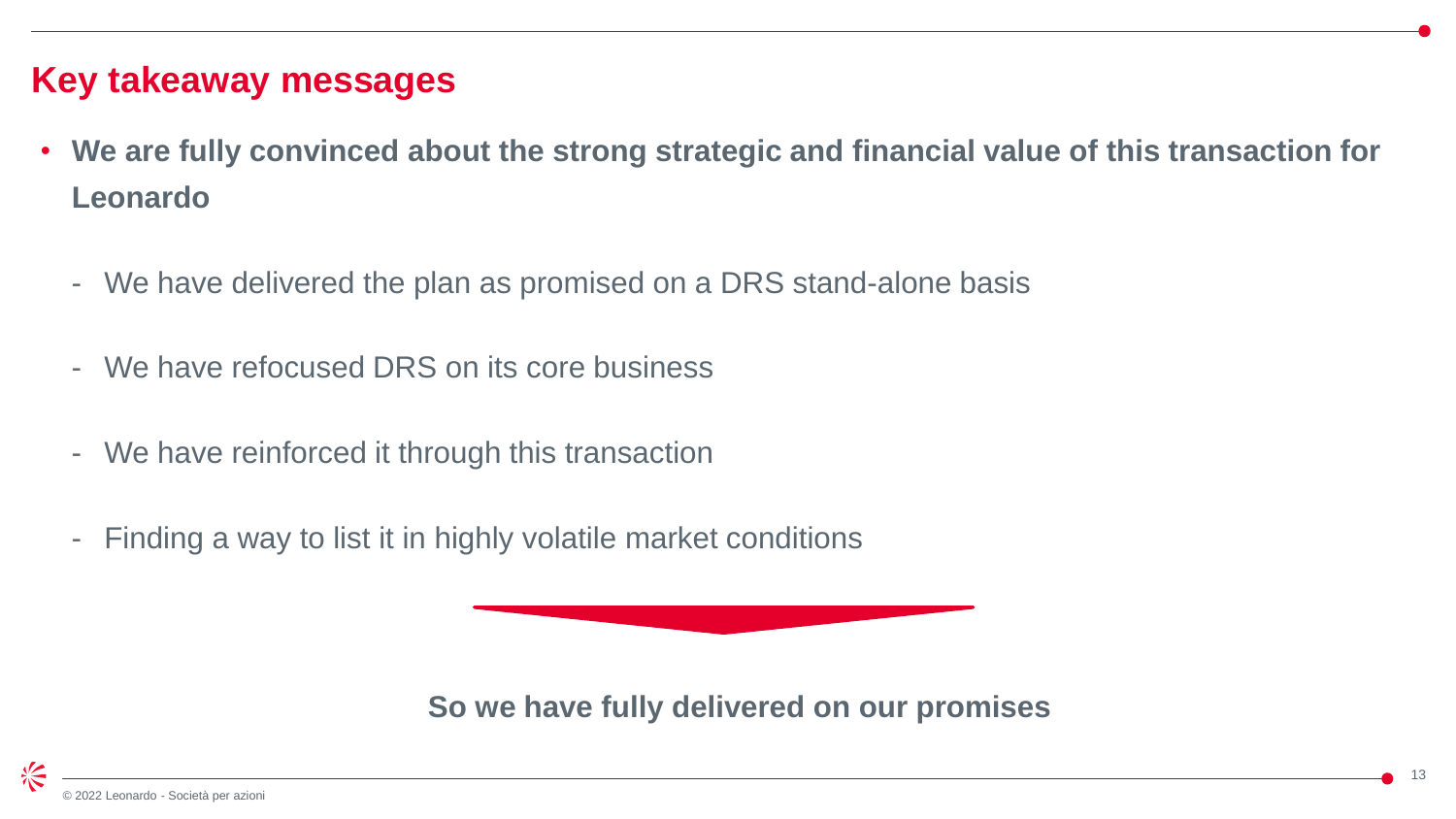# **Q&A**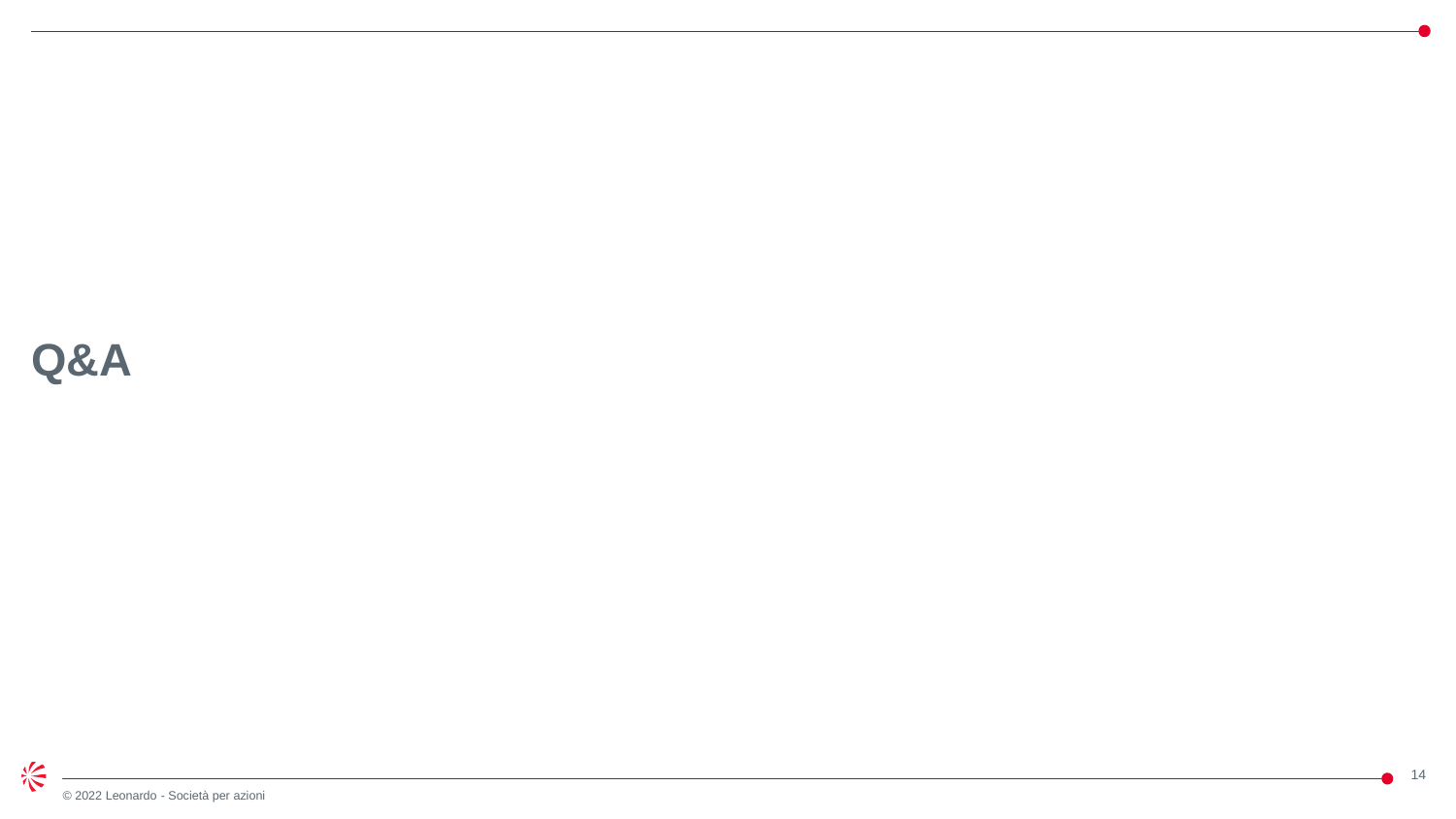# **APPENDIX**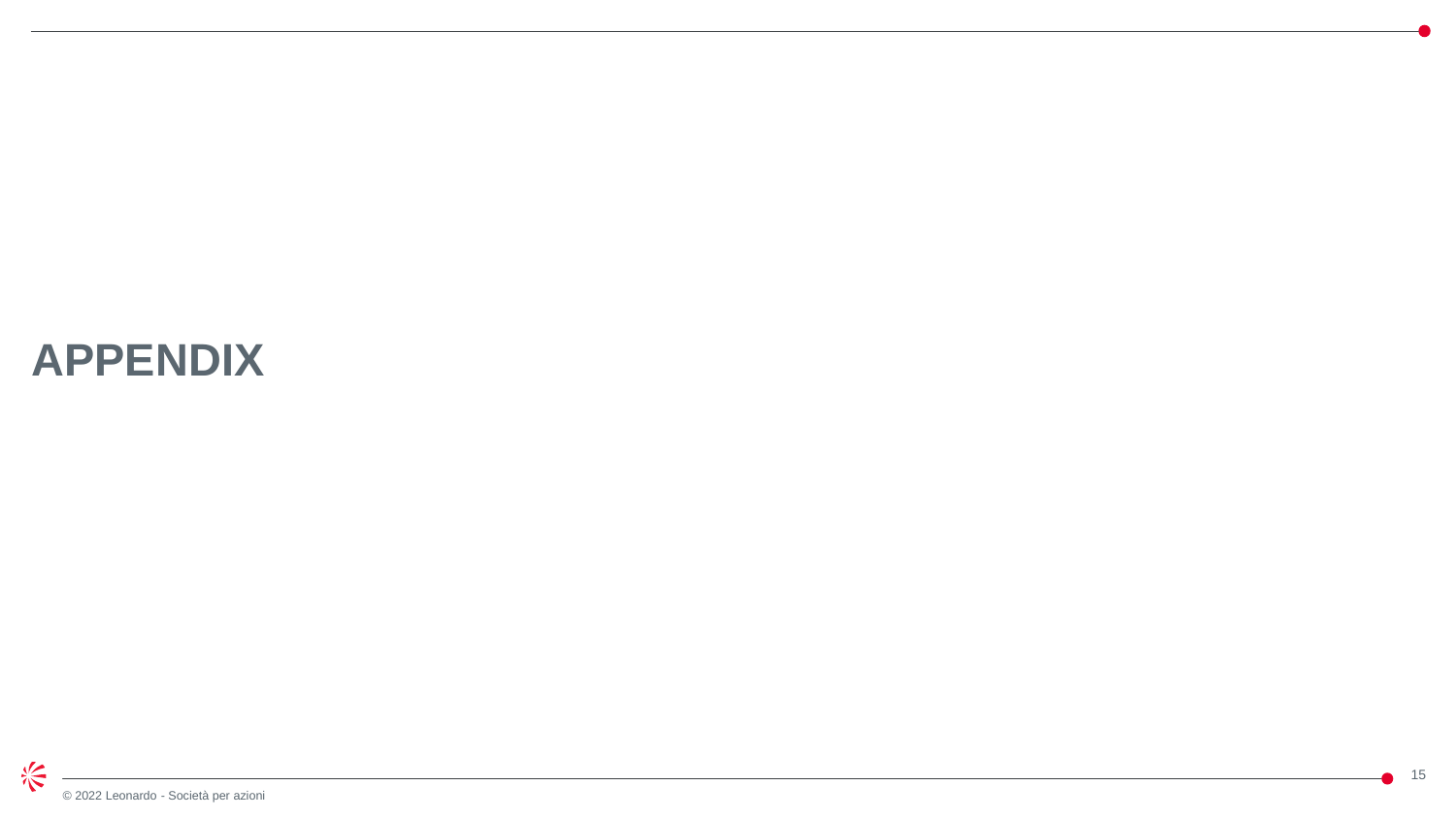### **LEONARDO DRS RECONCILIATIONS**

#### Revenue (Adjusted for Previously Announced Divestitures)

| $(S \in \mathbb{R})$ in millions) | 2018    | 2019                 | 2020    | 2021    |
|-----------------------------------|---------|----------------------|---------|---------|
| Total revenues                    | \$2,333 | $\frac{1}{2}$ , / 14 | \$2,778 | \$2,879 |
|                                   |         |                      |         |         |
| Less divestiture impact           | \$256   | \$236                | \$25<   | \$232   |
|                                   |         |                      |         |         |
| Revenue less divestitures         | \$2,077 | 32,418               | \$2,524 | \$2,647 |

#### **Adjusted EBITDA**

| $($$ in millions)                 | 2018   | 2019   | 2020  | 2021     | 2021 Q1     | 2022 Q1              | <b>LTM</b> |
|-----------------------------------|--------|--------|-------|----------|-------------|----------------------|------------|
| Net earnings                      | (\$10) | \$75   | \$85  | \$154    | \$28        | \$36                 | \$162      |
|                                   |        |        |       |          |             |                      |            |
| Income tax provision              | (7)    | 20     | 27    | 46       | 13          | 12                   | 46         |
| Amortization of intangibles       | 93     |        |       |          |             |                      |            |
| Depreciation                      | 35     | 42     | 44    | 49       | 12          | 13                   | 50         |
| Restructuring costs               |        | 20     | 12    |          |             |                      |            |
| Interest expense                  | 58     | 65     | 64    | 35       | $\mathbf Q$ | $\Omega$<br>$\delta$ | 27         |
| Deal related transaction costs    |        |        |       |          |             |                      |            |
| Foreign exchange                  |        |        |       |          | $\Omega$    | $\overline{0}$       |            |
| COVID-19 response costs           |        |        | 12    |          |             |                      |            |
| Non-service pension expense       |        | $\sim$ |       | $\theta$ | $\Omega$    | $\overline{0}$       |            |
|                                   |        |        |       |          |             |                      |            |
| <b>Adjusted EBITDA</b>            | \$187  | \$234  | \$268 | \$310    | \$71        | \$73                 | \$312      |
| Less divestitures:                |        |        |       |          |             |                      |            |
| Net earnings                      | 15     | 20     | 28    | 22       |             |                      | 22         |
| Income tax provision              |        | 6      | 8     |          |             |                      |            |
| Depreciation                      |        |        |       |          |             |                      |            |
|                                   |        |        |       |          |             |                      |            |
| Adjusted EBITDA less divestitures | \$166  | \$207  | \$231 | \$278    | \$64        | \$68                 | \$281      |

兴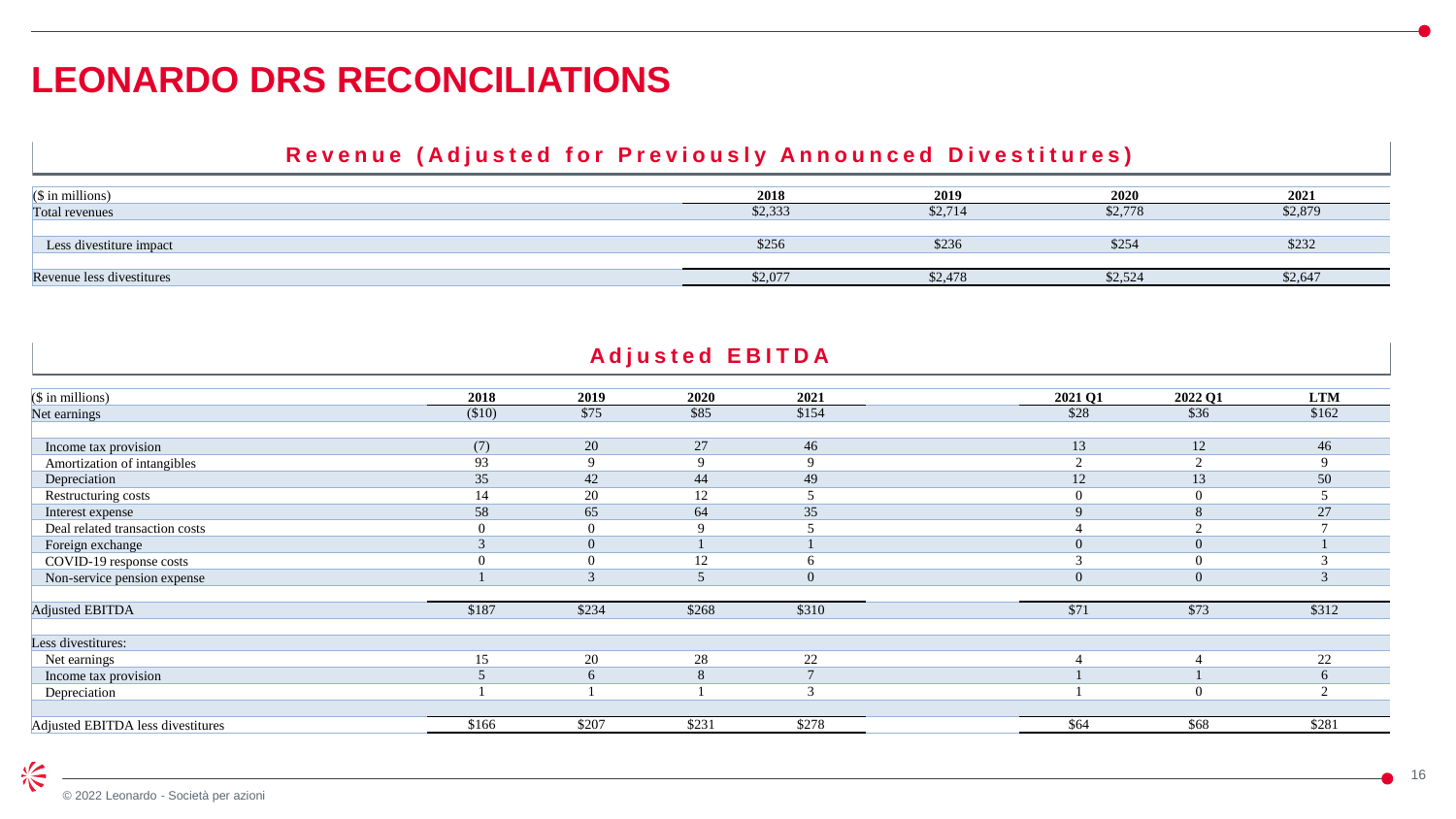### **RADA RECONCILIATIONS**

| <b>Adjusted EBITDA</b>          |         |         |       |        |         |         |            |  |  |  |  |
|---------------------------------|---------|---------|-------|--------|---------|---------|------------|--|--|--|--|
| (US dollars in millions)        | 2018    | 2019    | 2020  | 2021   | 2021 Q1 | 2022 Q1 | <b>LTM</b> |  |  |  |  |
| Net income (loss)               | (\$0.2) | (\$2.3) | \$5.6 | \$25.1 | \$3.8   | (\$0.7) | \$20.6     |  |  |  |  |
|                                 |         |         |       |        |         |         |            |  |  |  |  |
| Tax expense                     | 0.0     | 0.0     | 0.0   | (4.9)  | 0.0     | (0.2)   | (5.0)      |  |  |  |  |
| Financial expense (income), net | 0.3     | 0.2     | (0.2) | 0.2    | (0.2)   | (0.0)   | 0.4        |  |  |  |  |
| Depreciation                    | 0.8     | 1.2     | 2.3   | 3.7    | 0.8     | 1.2     | 4.1        |  |  |  |  |
| Employee option compensation    | 0.9     | 1.1     | 1.4   | 3.0    | 0.5     | 0.9     | 3.4        |  |  |  |  |
| Other non-cash amortization     | 0.0     | 0.1     | 0.5   | 0.2    | 0.0     | 0.1     | 0.3        |  |  |  |  |
|                                 |         |         |       |        |         |         |            |  |  |  |  |
| <b>Adjusted EBITDA</b>          | \$1.8   | \$0.4   | \$9.7 | \$27.3 | \$4.8   | \$1.3   | \$23.8     |  |  |  |  |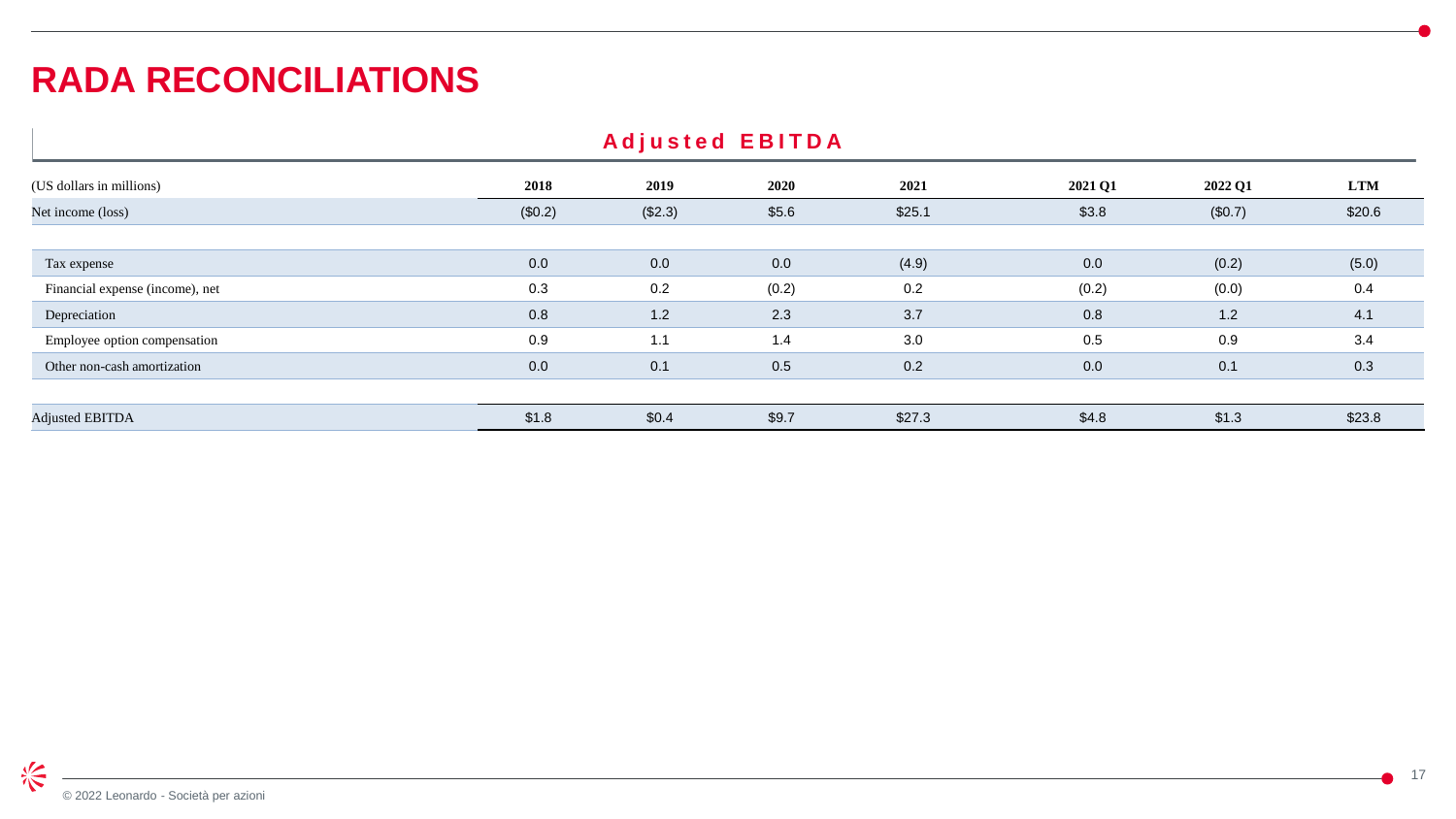### **SAFE HARBOR STATEMENT**

NOTE: Some of the statements included in this document are not historical facts but rather statements of future expectations, also related to future economic and financial performance, to be considered forward-looking statements. These forward-looking statements are based on Company's views and assumptions as of the date of the statements and involve known and unknown risks and uncertainties that could cause actual results, performance or events to differ materially from those expressed or implied in such statements. Given these uncertainties, you should not rely on forward-looking statements.

The following factors could affect our forward-looking statements: the ability to obtain or the timing of obtaining future government awards; the availability of government funding and customer requirements both domestically and internationally; changes in government or customer priorities due to programme reviews or revisions to strategic objectives (including changes in priorities to respond to terrorist threats or to improve homeland security); difficulties in developing and producing operationally advanced technology systems; the competitive environment; economic business and political conditions domestically and internationally; programme performance and the timing of contract payments; the timing and customer acceptance of product deliveries and launches; our ability to achieve or realise savings for our customers or ourselves through our global cost-cutting programme and other financial management programmes; and the outcome of contingencies (including completion of any acquisitions and divestitures, litigation and environmental remediation efforts).

These are only some of the numerous factors that may affect the forward-looking statements contained in this document.

The Company undertakes no obligation to revise or update forward-looking statements as a result of new information since these statements may no longer be accurate or timely.

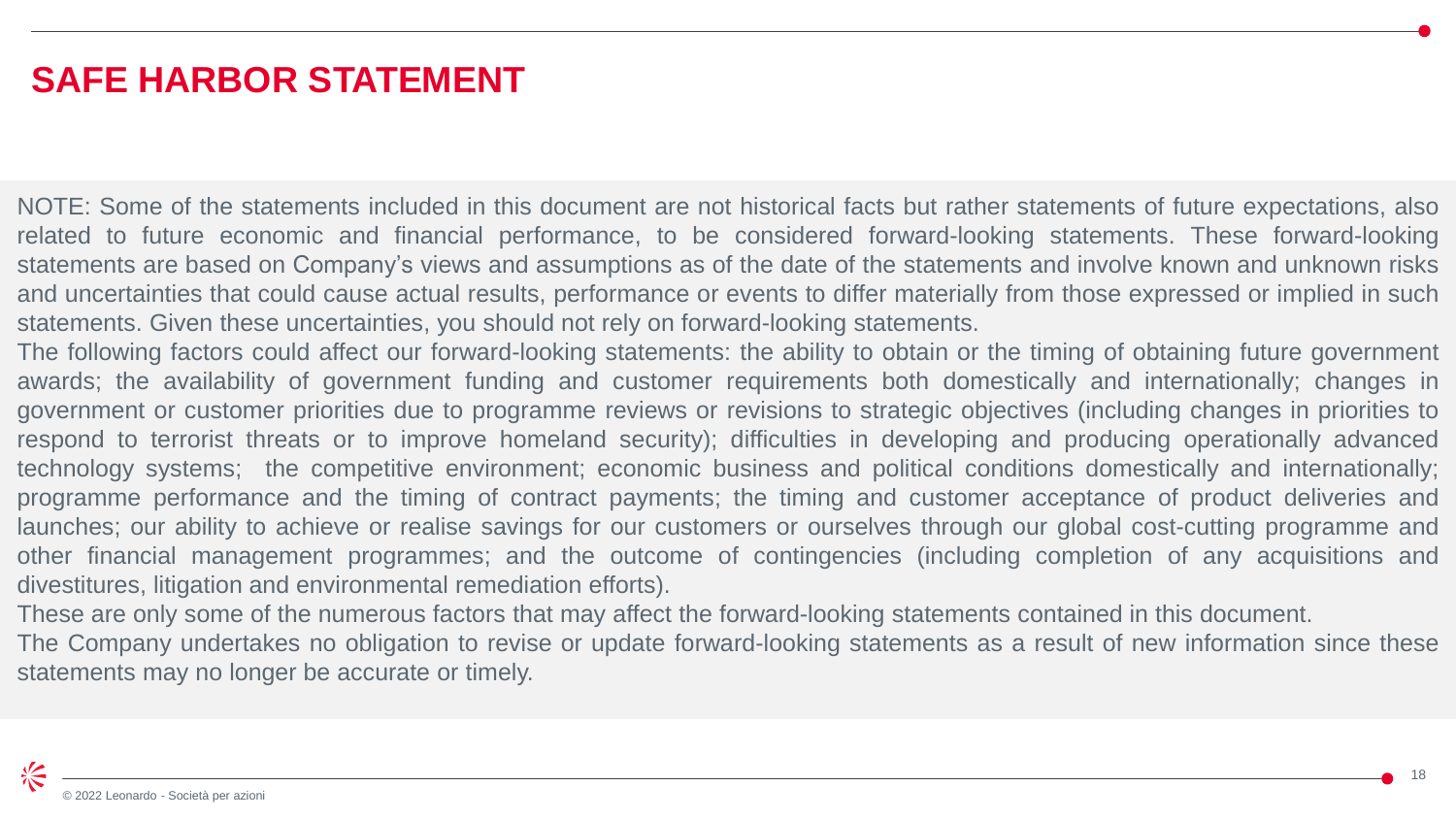### **SAFE HARBOR STATEMENT**

#### **ADDITIONAL INFORMATION ABOUT THE TRANSACTION AND WHERE TO FIND IT**

DRS will file with the U.S. Securities and Exchange Commission (SEC) a registration statement on Form S-4, which will include a prospectus of DRS, and certain other documents in connection with the transaction. SHAREHOLDERS OF RADA ARE URGED TO READ THE PROSPECTUS AND ANY OTHER DOCUMENTS FILED OR TO BE FILED WITH THE SEC IN CONNECTION WITH THE TRANSACTION WHEN THEY BECOME AVAILABLE, AS THEY WILL CONTAIN IMPORTANT INFORMATION ABOUT DRS, RADA, THE TRANSACTION AND RELATED MATTERS. The registration statement and prospectus and other documents filed or furnished by DRS and RADA with the SEC, when filed, will be available free of charge at the SEC's website at www.sec.gov. Alternatively, stockholders will be able to obtain free copies of the registration statement, prospectus and other documents which will be filed or furnished with the SEC by DRS by contacting DRS at +1 877-538-0912 or 2345 Crystal Drive Suite 1000 Arlington, Virginia 22202.

#### **NO OFFER OR SOLICITATION**

This communication shall not constitute an offer to sell or the solicitation of an offer to buy any securities, nor shall there be any sale of securities in any jurisdiction in which such offer, solicitation or sale would be unlawful prior to appropriate registration or qualification under the securities laws of such jurisdiction. No offering of securities shall be made except by means of a prospectus meeting the requirements of Section 10 of the Securities Act of 1933, as amended.